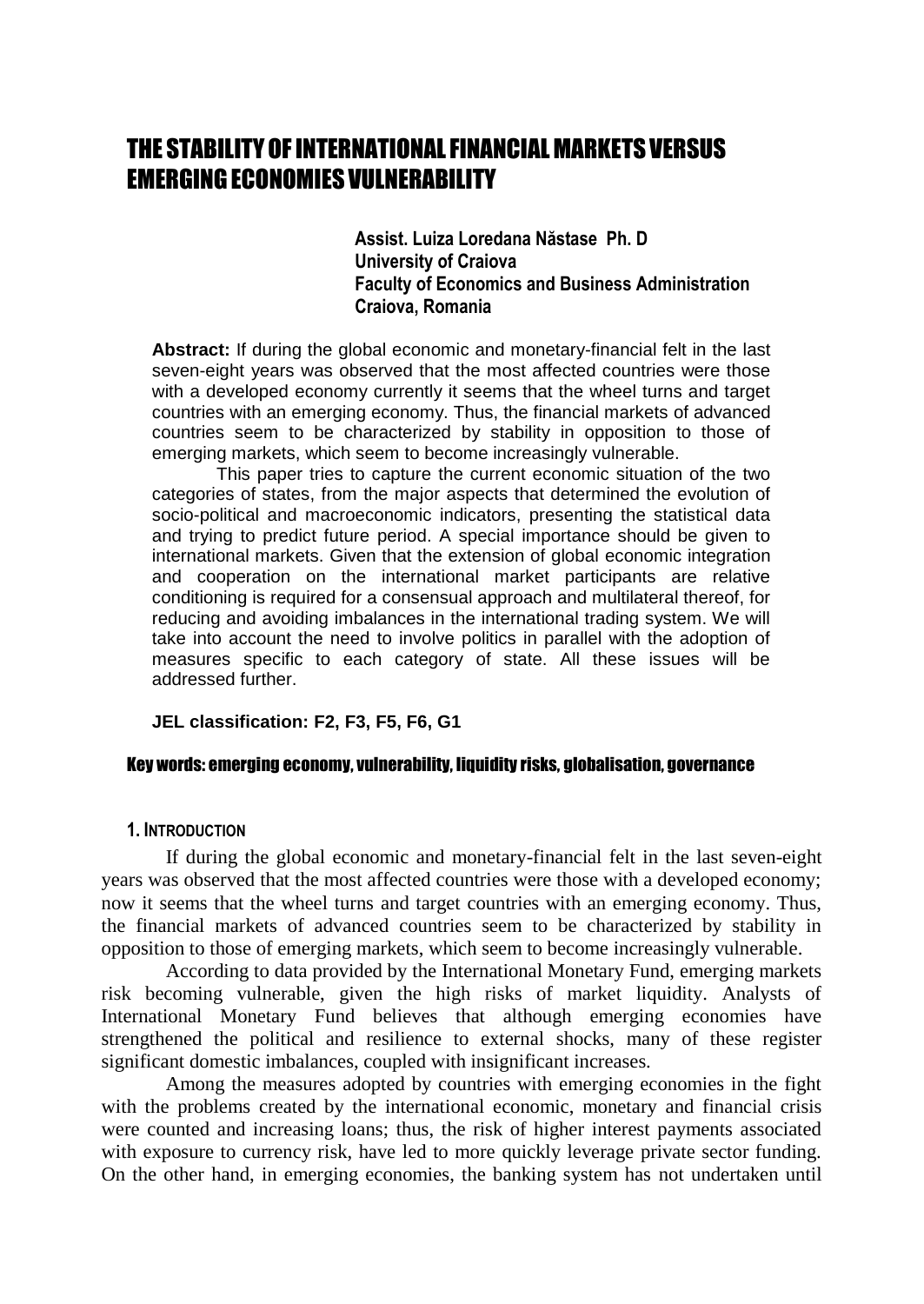recently, measures aimed the poor conditions of some key areas of the private sector or increase the value and quality of managed assets. Antithetical, banking system in countries with developed economy aimed to minimizing leverage, increasing capital and reinforcement arrangements with creditors. We must point out that among the countries with emerging economies most affected by the financial and economic crisis were those in Europe; so, analyzing the macroeconomic indicators as gross domestic product can be seen that during 2007-2010, we talk about a reduction in GDP growth from about six percent to minus six percent for emerging european economies, from about 6.5 percent to 2.5% for the economies of the Middle East, from just under four percent to minus 2 for the western hemisphere and from six percent to just under two for emerging countries in Asia.

## **2. GLOBAL FINANCIAL STABILITY?**

In the past two years, developed economies have become more stable financially, given the fact that monetary policies have been strengthened, confidence is confirmed by reducing the risk of deflation in the euro area member states. This was materialized in credit conditions more attractive, stimulating demand, along with an increase in investment, not only in developed european eonomies, but also in the asian economies (Japan) and american economies.

Even if the situation seems to be okay for states with a developed economy, analysts believe that in the next 3-5 years growth will be modest for both types of economies, developed and emerging. Actually, short term we talk about a decline in economic growth, although states have made every effort to enhance resilience to external shocks. Forecasts include factors such as slowing down / reduced economic growth prospects in tax degradation (with effects on private demand and on the recovery of financial markets) and further increased the budget deficit. Today, businesses are more vulnerable to financial stress and capital outflows. For developed economies, debt issues, both the public and private, continues to manifest itself, creating difficulties in the eurozone architecture. Providing complementary perspectives on the systemic analysis of the architecture of European governance, but also the global governance, in the context of its downsizing, contributing to the awareness of the participants in the international arena, the need and usefulness of a well-functioning institutional factors; all these given the current and future needs, but also the changes that have occurred during some major events, such as integration and globalization. In addition, it should be noted that global governance must cover not only the establishment and management of institutions but also systematize specific rules work done by actors global trading system by presenting rights and obligations, as well as ways remedial conflict situations. So, the proper functioning of the institutional factors will be the result of cumulative attributes such as efficiency, legitimacy and transparency.

Participants cooperation on international market and expanding economic integration worldwide are in relation to the mutual conditioning, identifying, however, as parts of a whole, namely globalization. The unprecedented growth of international trade, movements technological and investment is a constant current of the economic environment, diversity of operations resulting in the need for a consensual approach, multilateral stakeholders, avoiding the emergence of new imbalances and challenges of the international trading system and resolving existing ones. Closely related to these issues is the issue of governance from the perspective of emerging economies and their growing influence on the functioning of the international trading system. As shown in the definition of global governance, this involves an interaction of transnational actors all in order to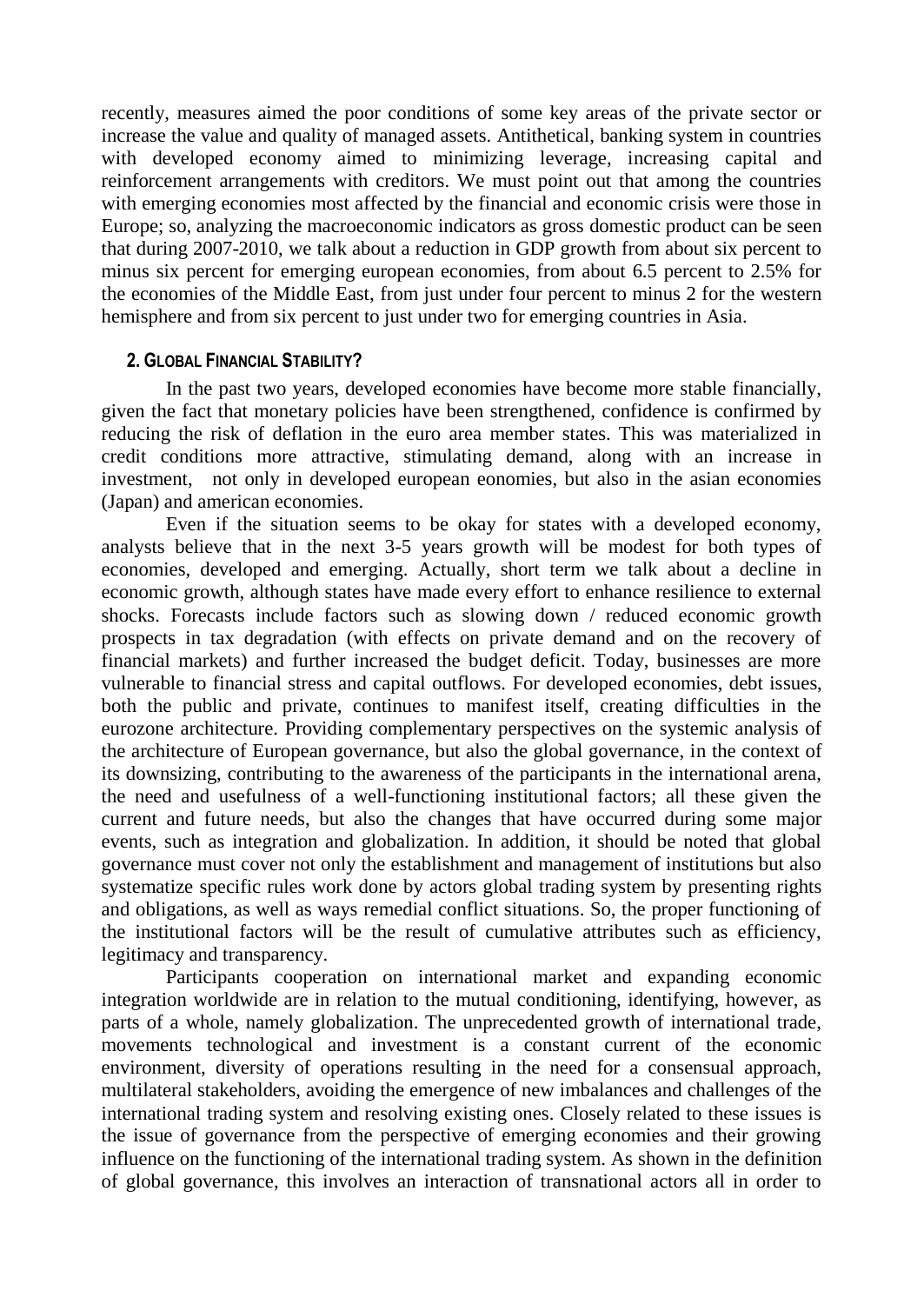remedy the deficiencies that damages more than one region / state. Within transnational actors, an important place occupies emerging countries.



#### *\*Note: GFSR = Global Financial Stability Report*

*Source: Global Financial Stability Report—Vulnerabilities, Legacies, and Policy Challenges: Risks Rotating to Emerging Markets, International Monetary Fund, Washington, October 2015, p. 2*

## **Figure no. 1: Global Financial Stability Map: Risks and Conditions**

Considering the disorganized and unpredictable system of international markets, it needs the involvement of politics, to help restore a normal state. We must not let disarmed of the fragile perspectives in connection with economic and financial-monetary system international conditions, of the modest economic growth or financial stability sensitivity. This requires addressing several issues, such as:

- Countries with emerging economies require measures to help restore equilibrium; given the reduced global demand, slowing down economic growth and reduce agents' activities. Analysts believe that the measures adopted by countries with emerging economies, especially China (cheaper bank loans, increasing exports etc) were not exactly favorable; also these countries should aim at reducing indebtedness.
- European states, especially those belonging to the euro area must pursue recovery of the overall situation by strengthening monetary and financial system, by increasing the confidence of the population and businesses in the single currency, and an increase in investments. Recovery requires that the euro zone countries to address the issue of nonperforming bank loans, which exceeded 880 billion euros at end 2014 (in 130 banks). Meanwhile, both the population and businesses need credit to recover, and if these banks with bad loans they may grant, then the situation shows no opportunity for recovery.
- International financial stability should begin where monetary and financial crisis broke out, namely the United States. If in the last 8-9 years, the Federal Reserve System of the United States used lax monetary policy, for normalization is required for them to accept increased interest, avoiding thus any market disturbances due to the long period on the lax policies. This growth must be managed properly so that the market perceive as justified and consistent monetary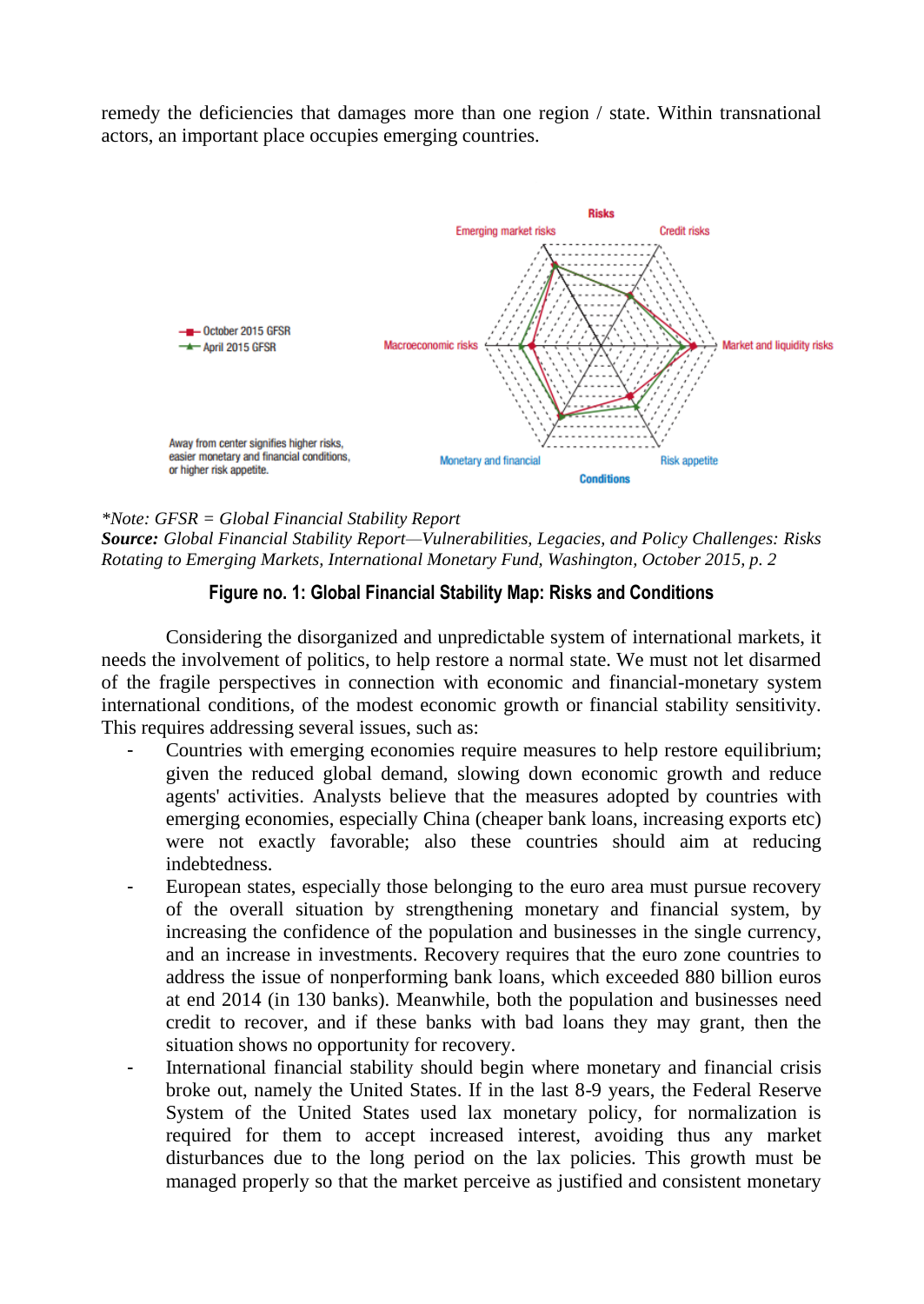policy relaxed; also, FED must ensure transparency of information, the latter requiring a clear and coherent approach.

Meanwhile, amid disorganized markets, but also because of the potential shocks given the vulnerability of the financial system it is possible that an increase in US interest rates is stopped too early, which would hinder the global economic recovery. According to data provided by the International Monetary Fund analysts these shocks "could come from advanced economies - Possibly because of high contagion effects from Greece to the euro area and international markets- or from emerging markets for example, the externalities above expectations in China ".

In this case remains to see how things evolve; thus we speak of a greater distrust of the population in political decisions, a fall in productivity, a decline in international financial stability, all participants would be affected in the medium and even long term. Companies, like potential investors analyze the interest rate, wages, prices, in order to move towards the most productive segments and to decide whether or not it is worth the investment. Even if production is dictated by scarcity of production factors, the items listed above are closely related to the degree rarity. Or, if all of these aspects of the market are unfavorable, it is easy to deduce that will decrease and investment.

Shocks given the vulnerability of the international financial system have been thwarted by countries with emerging economies by increasing foreign reserves, a move towards exchange rates available (through the adoption of flexible exchange rates and increased gang variation of currencies such as the yuan), attracting as many flows of foreign direct investment, and impose strong measures. All they no longer work in the current environment due to capital outflows and reduce economic growth.



*Source:http://www.consultancy.uk/news/3513/emerging-markets-economies-increasinglyvulnerable-says-pwc, consulted at 15 september 2016*

# **Figure no. 2: Comparison between real GDP growth average and the medium-term average (difference in 2015)**

In the case of countries with developed economies, need to consider issues such as private and public debt, weaknesses in the banking and financial system, elements of the overall global market liquidity, etc. in order to obtain a balance of both the international markets in particular and the economy in general. Lately, they were observed in the E7 emerging economies forming group (China, India, Brazil, Mexico, Russia, Indonesia and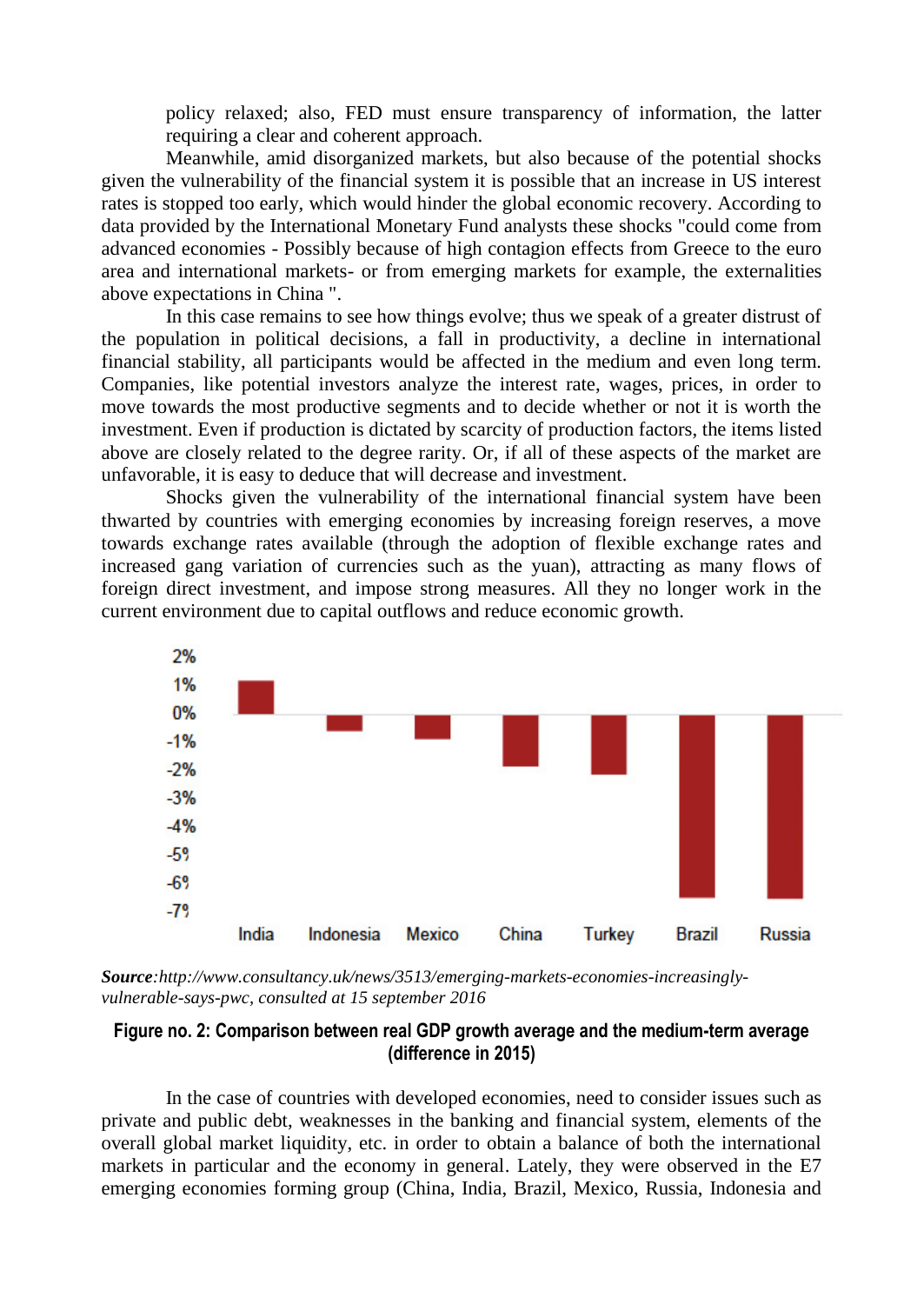Turkey) slowdown of economic growth. The only one who can say he escaped, at least for the moment, is India.

Thus, as can be seen from the above chart, if we analyze the difference between the real growth of the GDP average population in 2015 and growth in the medium term it is clear that Indonesia and Mexico have decreased around 1% each, China and Turkey 2%, and Brazil and Russia have close to 7%. As I mentioned, the states with emerging economies recorded not only internal imbalances, but an insignificant increase. For example, as shown by the main platform online consulting industry in the UK (consultancy.uk), the Chinese state would have gone from an average growth of over nine percent in the last thirty years, to just under seven percent from last year's level and six and a half this year. In the next 5 years, the same experts foresee an average of 5.7-5.8% and believes that the Turkish state is a high risk because of state debt in foreign currency, exceeding half of gross domestic product, at the same time of depreciation of the Turkish lira.

### **3. CURRENT SITUATION AND OUTLOOK**

In the chart below it can be seen slowing mentioned, since 2010 and up to 2016 for three categories of countries: emerging economies, with frontier markets and advanced economies/developed. It also notes, and the average for the period 1990-2008, and for 2003-2008, it is expressed as weighted average increase in real gross domestic product, percentage:



*Note\*: Long-term average for frontier markets begins in 1993 because of lack of data before then. Countries categorized as emerging markets, frontier markets, and advanced economies can be found in World Bank (2016). GDP numbers for 2016 are forecasts*

*Source: [Raju Huidrom, M. Ayhan Kose, Franziska L. Ohnsorge](http://www.imf.org/external/pubs/ft/fandd/2016/09/huidrom.htm#author) (2016). A Ride in Rough Waters, Finance and Development, September 2016, Vol. 53, No. 3, International Monetary Fund, Washinghton, p. 34*

## **Figure no. 3: Heading down growth in emerging market economies began to slow in 2010. (weighted average growth in real GDP, percent)**

Even if we group them as E7 or BRICS (Brazil, Russia, India, China and South Africa), the factors that led to the economic downturn of these economies are the same and have dual nature: domestic and foreign. Figure 3 is the one that supports the transformation mentioned, as you can see, the last part of 2010 and early 2011, emerging countries have slowed economic growth, which has continued until today. For 2016 we expect a slight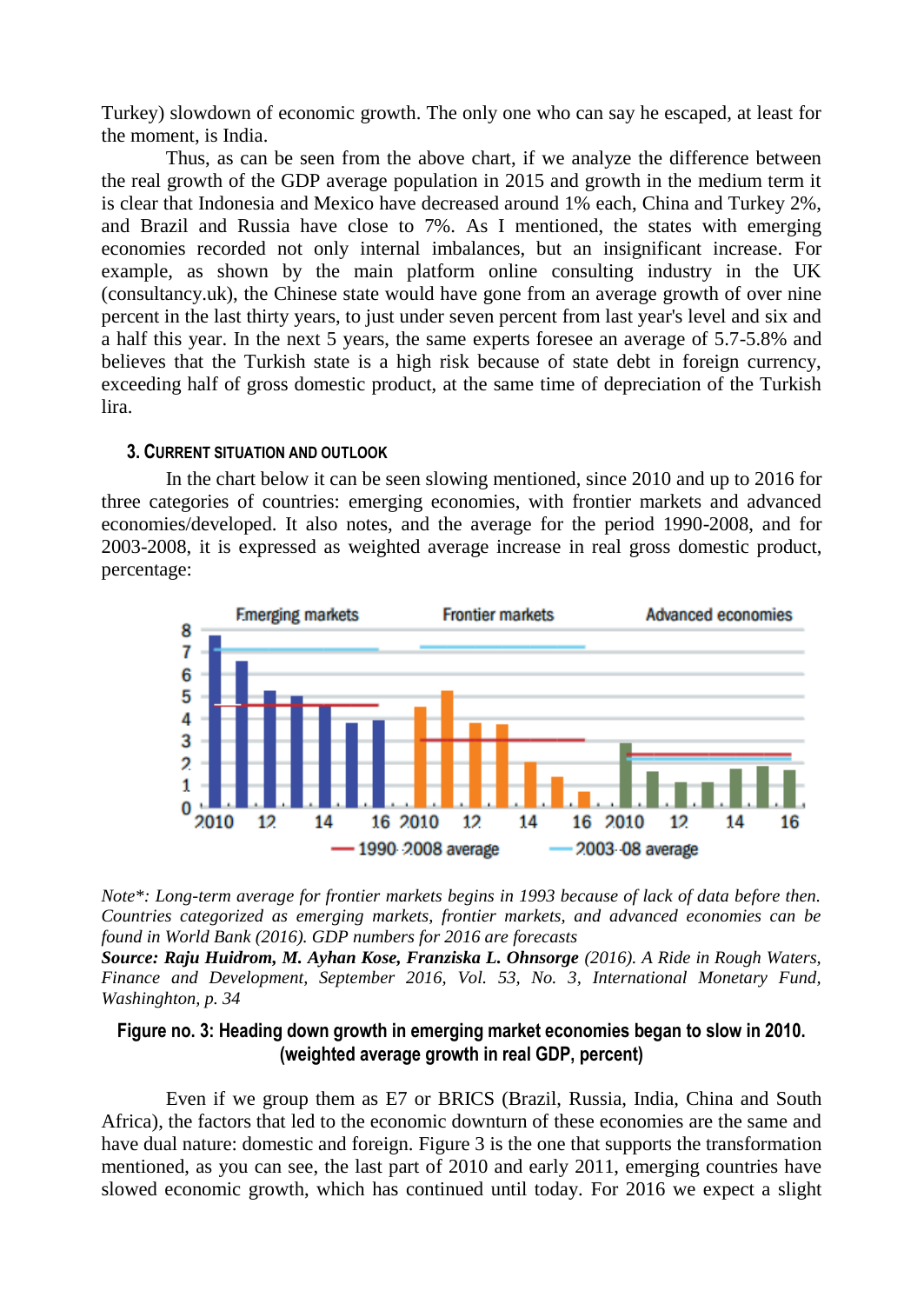recovery from the previous year, but not very important. If initially, as I stated above, the factors that led to this transformation focused primarily external market today are taken into account factors local, specific to each nation and we start from a regression of productivity, the importance of factors such political, reaching strictness of national budgets.

It should be noted that when productivity regression remember, this is interconnected with the existing population; more specifically, its aging. Decreased fertility, decreased growth of the young population and the elderly are the defining feature not only these economies but the world in general. The immediate consequences will likely be negative, leading to degraded performance of the business and investment, and therefore socio-political instability.



*Source: Emerging markets face credit threat from ageing populations, Financial Times, available at [https://www.ft.com/content/fc9b7c72-1224-11e6-91da-096d89bd2173,](https://www.ft.com/content/fc9b7c72-1224-11e6-91da-096d89bd2173) consulted on 30.09.2016*

## **Figure no. 4: Old-age dependency (% of population)**

Another effect of aging is increasing the public debt of the states. Why? The answer is deduced simply from a natural algorithm: working population decreases, the elderly population grows, thus the need for more social programs and these do not have from where be funded. So immediately we are dealing with a disturbance of the public finances, while increasing the debt mentioned and immediately with political instability. Countries included in this algorithm are Turkey, India, and Brazil; is expected for the emerging Latin American dependency ratio of the elderly population will be three times higher in the next three decades. As shown in the figure above, if in 2015, Brazil record level of 11.3% in 2015, it is expected to increase to 36.6%. Similar is the situation for Egypt, Germany, India, Japan, Britain, the United States and Mexico. If the corresponding values of 2015 were 8.5%, 27.9%, 8.6%, 43.3%, 29.6%, 22.3% and 9.8% for those states, at 2050 are expected values of 16.3%, 57.4%, 20.5%, 70.9%, 40.7%, 36.9% and respectively 29.4%.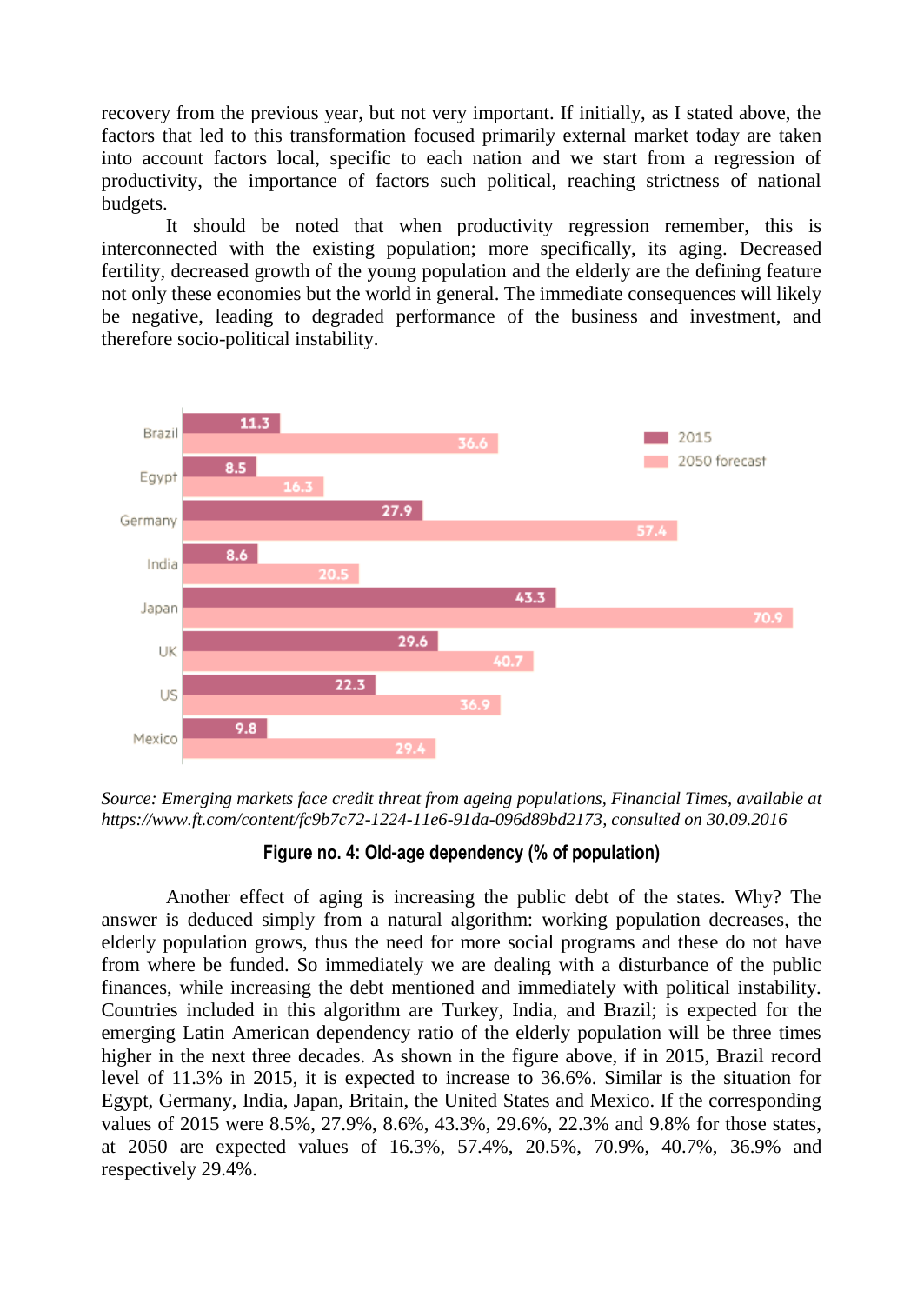

*Finance and Development, September 2016, Vol. 53, No. 3, International Monetary Fund, Washinghton, p. 36*

## **Figure no. 5: Spillovers from growth fluctuations in China(GDP growth, percentage points)**

On the other hand, the relationship of interdependence between emerging countries is undeniable; affecting one economy will have an impact on the others. Breaking one link will involve the entire chain. In this regard, if the Chinese state (whose economy is the largest in the BRICS group) experience fluctuations in growth, will definitely be affected and Singapore, Hong Kong, Malaysia, Thailand and Indonesia.

As the IMF specialists show, If China were declining by one percentage point for economic growth, its neighboring states would be seriously affected. It can be seen in the figure no. 5 that Singapore would have a decline of -1.3%, Hong Kong -1.1% -0.5% Malaysia, Thailand and Indonesia around 0.3%, while Japan and Korea almost -0.2%. Of course, we must remember that contagion is different from region to region, depending on the trade relations between states.

### **4. CONCLUSIONS**

Things come and go; it happens not only in everyday life, but also in the international economy. Thus, crises come and go, either easier or harder, economic booms the same thing. All processes are progressive and do only le to the maturing premises, deducting conclusions and ideas will be issued in connection conected, forming the world economy, based on interconnected markets, integrated. Currently, we can not say that no longer feeling the effects of the economic crisis and international monetary-financial. In fact, although some aspects have stabilized, other sides just now bustles. This is the case of the emerging economies; they are in opposition to the international financial market stability. If they triumphed in the crisis, or at least were spared the epicenter of the crisis, today all specialists notes the vulnerability of emerging markets.

Importantly, in terms of their size, emerging countries influence the international market. For example, between 2010 and 2014, BRICS countries accounted for 40% of global growth. Therefore, their vulnerability will be felt by other participants in international trade.